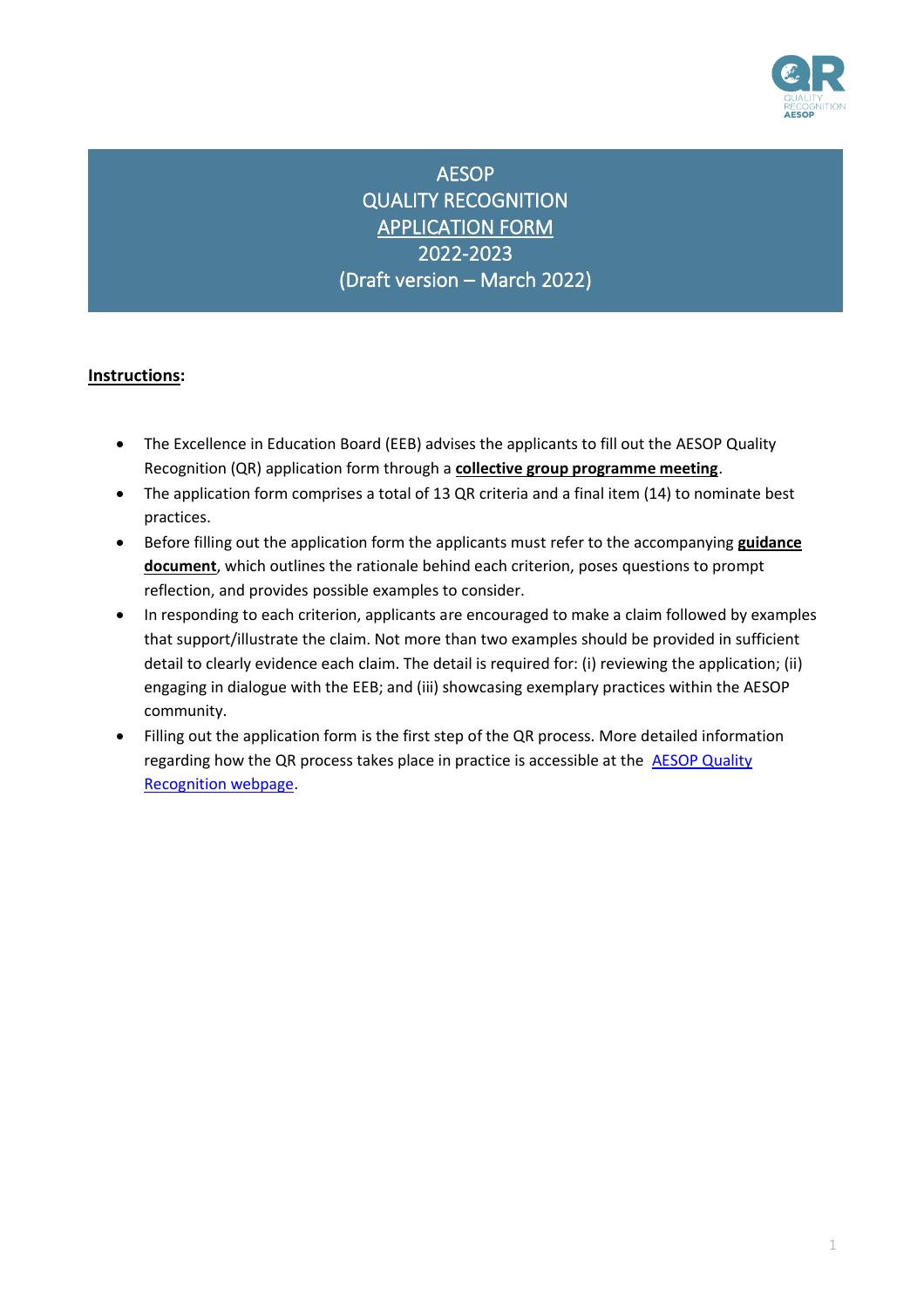

| <b>AESOP QUALITY RECOGNITION</b><br><b>APPLICATION FORM</b> |                                                                                                                                                                                                                                                                                                                                                                                                                               |
|-------------------------------------------------------------|-------------------------------------------------------------------------------------------------------------------------------------------------------------------------------------------------------------------------------------------------------------------------------------------------------------------------------------------------------------------------------------------------------------------------------|
| Name of the school                                          |                                                                                                                                                                                                                                                                                                                                                                                                                               |
| Name of the programme                                       |                                                                                                                                                                                                                                                                                                                                                                                                                               |
| <b>Address</b>                                              |                                                                                                                                                                                                                                                                                                                                                                                                                               |
| Websites                                                    | Please Include links to the programme's:<br>General website<br>$\sim$<br>Curriculum grid (break-up of core subjects and elective subjects<br>by semester, including ECTS; attach as an appendix)<br>Learning outcomes (profile of the graduates from the students'<br>perspective; what do the students learn?)<br>The programme's curriculum grid and learning outcomes can be<br>alternatively appended to the application. |
| Official representative of the school and<br>e-mail         |                                                                                                                                                                                                                                                                                                                                                                                                                               |
| Contact person and email                                    |                                                                                                                                                                                                                                                                                                                                                                                                                               |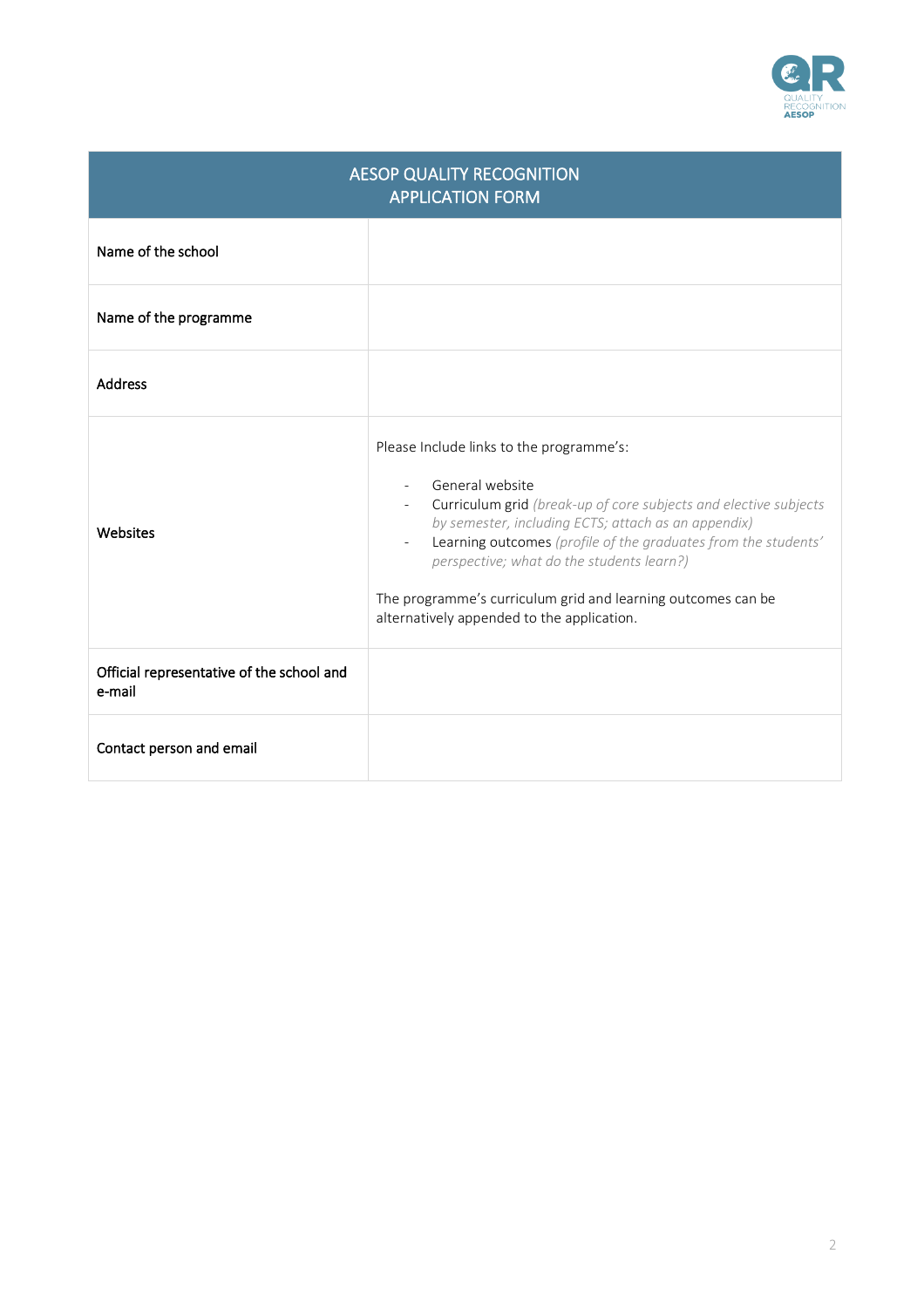

| <b>AESOP QUALITY RECOGNITION</b><br><b>APPLICATION FORM</b>   |                                                                                                                                                                                                                                                                                                                                                                                                                                                                                                                                                           |  |
|---------------------------------------------------------------|-----------------------------------------------------------------------------------------------------------------------------------------------------------------------------------------------------------------------------------------------------------------------------------------------------------------------------------------------------------------------------------------------------------------------------------------------------------------------------------------------------------------------------------------------------------|--|
| 1. Programme distinctiveness                                  | Evidence the extent of planning content within the programme and where<br>it sits within its academic institutional environment and wider national<br>context (i.e., how it distinguishes itself from other existing planning<br>programmes in its country of origin).<br>Elaborate on whether the planning programme specialises in any key<br>subfield(s) of the planning discipline (e.g., community planning; spatial<br>planning; urban planning; regional planning; environmental planning;<br>development planning; urban design; urbanism, etc.). |  |
| 2. Professional ethics                                        | • How are different ethical reasonings embedded in the teaching?<br>• How are ethical attitudes promoted within the programme?<br>• How are ethical dilemmas discussed in the programme?                                                                                                                                                                                                                                                                                                                                                                  |  |
| 3. Spatial foci                                               | • Which specific territorial/spatial scale(s) (e.g., national, regional,<br>subregional, neighbourhood) is/are emphasised in the programme?<br>• Which types of geographical area(s) (e.g., rural, urban, coastal, marine)<br>are emphasised in the programme and how is spatially relevant content<br>integrated?<br>• How do students gain awareness about relationships between<br>territorial/spatial scales?                                                                                                                                         |  |
| 4. Global content                                             | • How are students introduced to issues and processes operating at the<br>global scale, e.g., neoliberalisation, climate change, migration,<br>financialisation, inequality, geopolitics, urbanisation, digitalisation,<br>pandemics, etc.?<br>• How are different global perspectives embedded in the programme, e.g.,<br>climate change mitigation, financialisation, conflict, etc.?<br>• How are students encouraged to see themselves as global citizens?                                                                                            |  |
| 5. Contemporary socio-spatial challenges<br>and opportunities | • How do students acquire skills to understand the multiscalar processes<br>driving socio-spatial challenges and opportunities in a geographical area<br>and/or at a specific territorial/spatial scale?<br>• How do students engage with the implications of contemporary socio-<br>spatial challenges and opportunities in a geographical area and/or at a<br>specific territorial/spatial scale?                                                                                                                                                       |  |
| 6. Cross-disciplinarity                                       | • What disciplinary knowledges, methods and action orientations are<br>embedded within the programme and/or course and project modules?<br>• What pedagogic practices encourage students to integrate cross-<br>disciplinary approaches into their thinking, problem-framing and action<br>orientations?<br>• How are different cross-disciplinary approaches brought into a<br>programme and/or course and project module?                                                                                                                               |  |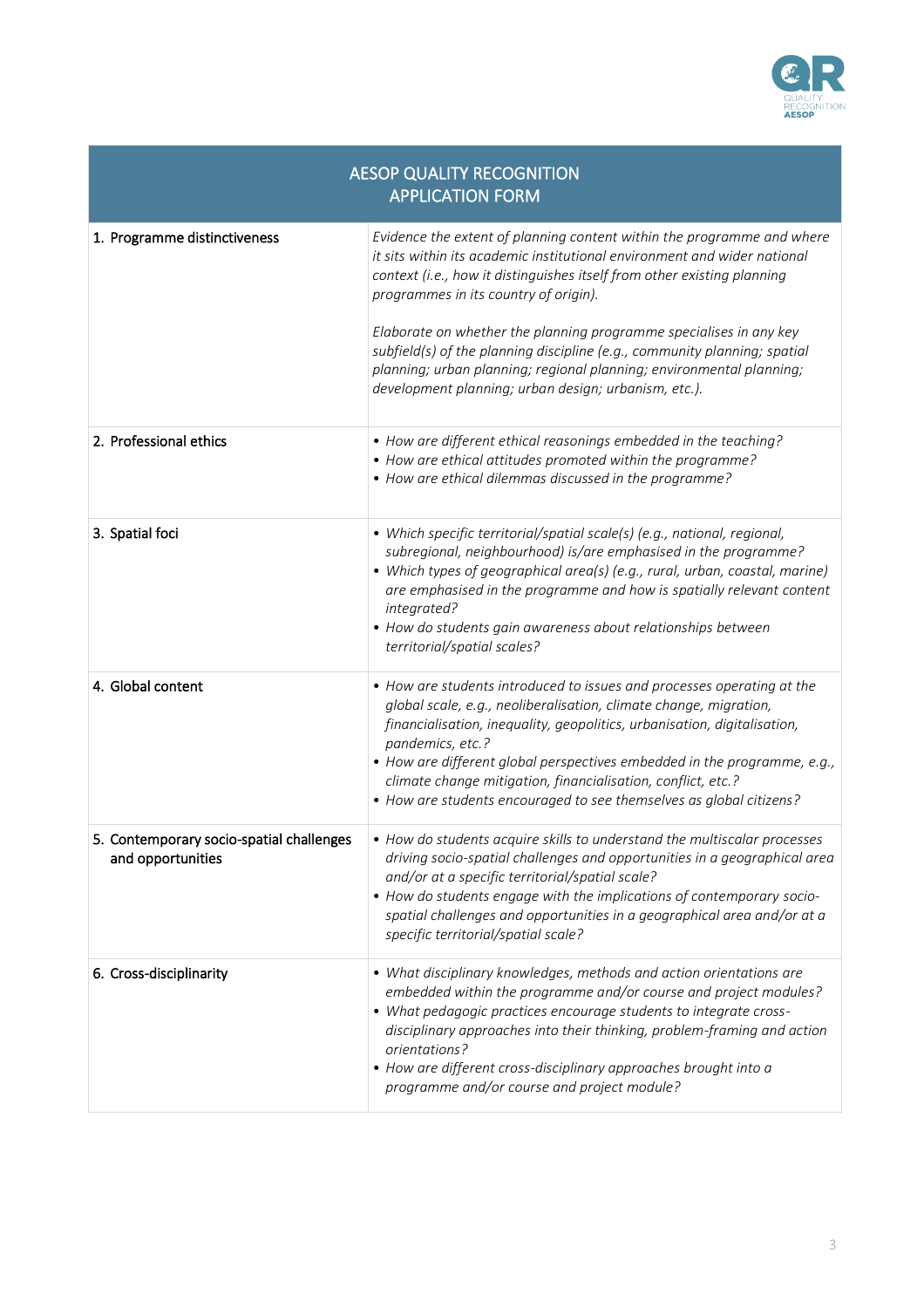

| <b>AESOP QUALITY RECOGNITION</b><br><b>APPLICATION FORM</b>                       |                                                                                                                                                                                                                                                                                                                                                                                                                                                                               |  |
|-----------------------------------------------------------------------------------|-------------------------------------------------------------------------------------------------------------------------------------------------------------------------------------------------------------------------------------------------------------------------------------------------------------------------------------------------------------------------------------------------------------------------------------------------------------------------------|--|
| 7. Research and inquiry                                                           | • How are students encouraged to identify research problems and<br>formulate research questions?<br>• How do students learn to design research and choose appropriate<br>research methods?<br>• How does the programme provide opportunities for students to develop<br>analytical and critical research skills?<br>• How do students learn to articulate evidence-based arguments to<br>different audiences?<br>• How do students learn to link research to societal impact? |  |
| 8. Practical reasoning and judgement                                              | • How is practical reasoning and judgement promoted through course and<br>project modules?<br>• How are students given opportunities to test their practical reasoning<br>and judgement?<br>• How do students learn to synthesise multiple knowledges and ethical<br>principles as a basis for practical reasoning?                                                                                                                                                           |  |
| 9. Reflexive praxis                                                               | • How are students equipped to make decisions within a practical<br>situation and reflect on it?<br>• How is self-reflection encouraged on practical decisions made in a<br>particular situation?<br>• How are students given opportunities to zoom out to the 'big picture'<br>and debate the dilemmas and ethical implications of planning decisions<br>made?                                                                                                               |  |
| 10. Independent learning and group<br>learning                                    | • How do students set their own goals?<br>• What opportunities are given to students to develop their skills as<br>independent learners?<br>• How is group work embedded in course and project modules?<br>• What opportunities are given to students to reflect on the quality of<br>their independent or group work?                                                                                                                                                        |  |
| 11. Student diversity                                                             | • What safeguards and mechanisms exist to address the challenges of<br>student diversity?<br>• How are students provided with environments where they can discover<br>and confidently draw on their own identities, abilities, and experiences?                                                                                                                                                                                                                               |  |
| 12. Student/alumni/employer<br>engagement in the development of<br>the curriculum | • How is feedback from students/alumni/employers sourced and<br>embedded in the development of the programme curriculum?<br>• How are dialogue and debate between planning education and practice<br>facilitated and conducted in the development of the programme<br>curriculum?                                                                                                                                                                                             |  |
| 13. Recognition and promotion of<br>excellence                                    | • How is pedagogic innovation within the programme identified and<br>promoted?<br>• How are exemplary teaching practices identified and shared within the<br>school?<br>• How is excellence in students recognised and rewarded?                                                                                                                                                                                                                                              |  |